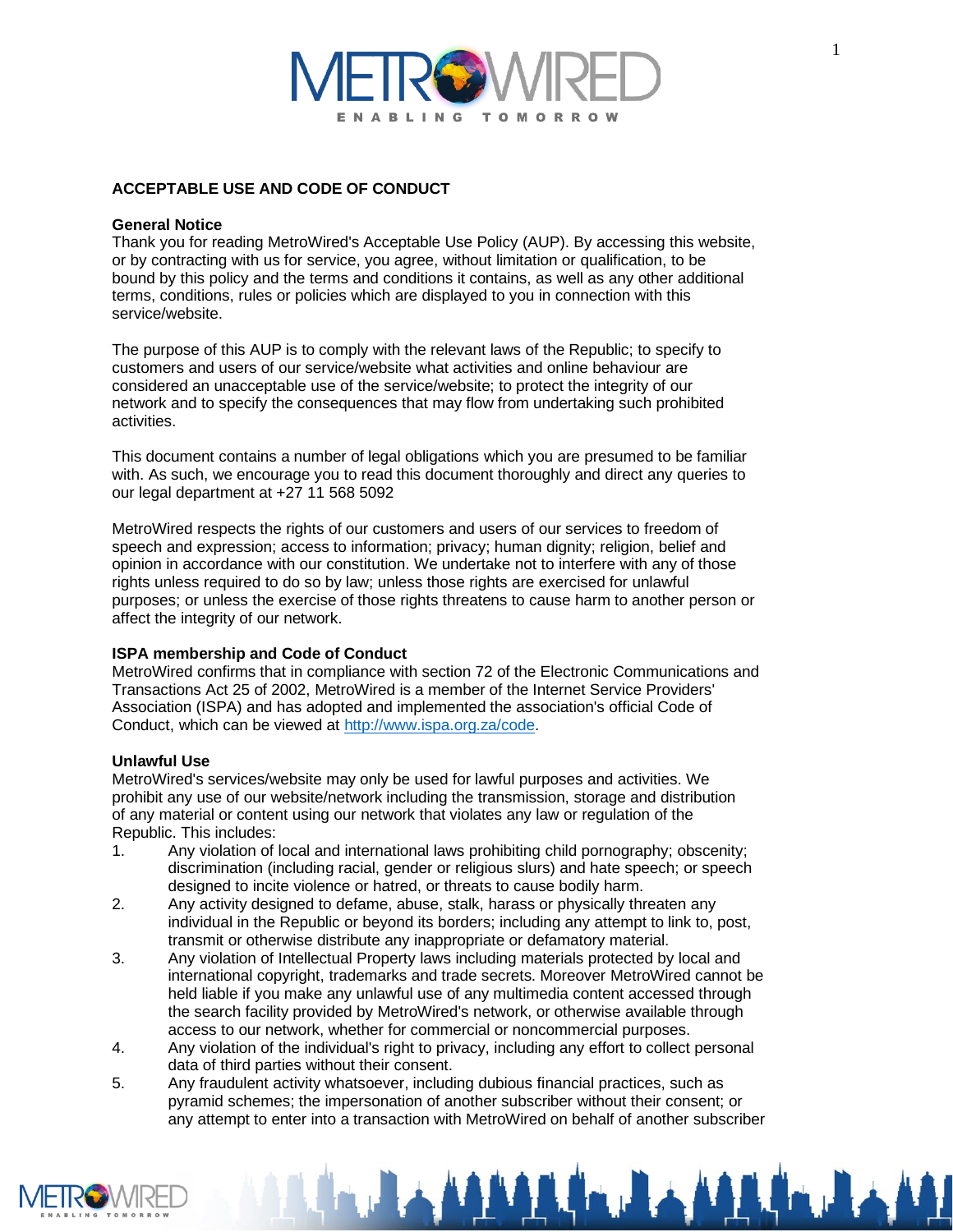without their consent.

- 6. Any violation of the exchange control laws of the Republic.
- 7. Any activity that results in the sale, transmission or distribution of pirated or illegal software.
- 8. Failing to respond to a request by a recipient of unsolicited mail to be removed from any mailing or direct marketing list and continuing to send unsolicited mail following such a request for removal.

Where any user resides outside of the Republic, permanently or temporarily, such user will be subject to the laws of the country in which s/he is currently resident and which apply. On presentation of a legal order to do so, or under obligation through an order for mutual foreign legal assistance, MetroWired will assist foreign law enforcement agencies (LEA) in the investigation and prosecution of a crime committed using MetroWired's resources, including the provisioning of all personal identifiable data.

# **Prohibited Activities**

The following sections outline activities that are considered an unacceptable use of MetroWired's services/network/website and also detail the guidelines for acceptable use of certain facilities/services, as the case may be.

Any activity which threatens the functioning, security and/or integrity of MetroWired's network is unacceptable. This includes:

- Any efforts to attempt to gain unlawful and unauthorised access to the network or  $\Box$ Box circumvent any of the security measures established by MetroWired for this goal;
- $\Box$ Box Any effort to use MetroWired's equipment to circumvent the user authentication or security of any host, network or account ("cracking" or "hacking");
- $\Box \Box$ Forging of any TCP-IP packet header (spoofing) or any part of the header information in an email or a newsgroup posting;
- Any effort to breach or attempt to breach the security of another user or attempt to gain  $\Box$ access to any other person's computer, software, or data without the knowledge and consent of such person;
- $\Box$ Box Any activity which threatens to disrupt the service offered by MetroWired through "denial of service attacks"; flooding of a network, or overloading a service or any unauthorised probes ("scanning" or "nuking") of others' networks;
- Any activity which in any way threatens the security of the network by knowingly posting,  $\Box$ Box transmitting, linking to or otherwise distributing any information or software which contains a virus; Trojan horse; worm, lock, mail bomb, cancelbot or other harmful, destructive or disruptive component.
- $\Box\Box$ Any unauthorised monitoring of data or traffic on the network without MetroWired's explicit, written consent.
- Any unsolicited mass mailing activity including direct marketing; spam and chain letters  $\Box$ for commercial or other purposes, without the consent of the recipients of those mails.

# **Public Space and Third Party Content and sites**

In reading this AUP or in signing a service contract with MetroWired, you acknowledge that MetroWired has no power to control the content of the information passing over the Internet and its applications, including e-mail; chat rooms; news groups; or other similar fora, and that MetroWired cannot be held responsible or liable, directly or indirectly, for any of the abovementioned content, in any way for any loss or damage of any kind incurred as a result of, or in connection with your use of, or reliance on, any such content.

Our services also offer access to numerous third party webpages. You acknowledge that we exercise absolutely no control over such third party content, or sites and in such cases, our network is merely a conduit or means of access and transmission. This includes, but is not limited to, third party content contained on or accessible through the MetroWired network websites and web pages or sites displayed as search results or contained within a directory of links on the MetroWired network. It remains your responsibility to review and evaluate any such content, and that any and all risk associated with the use of, or reliance on, such content rests with you.

Access to public Internet spaces, such as bulletin boards, Usenet groups, chat rooms and

**The Land Address** 

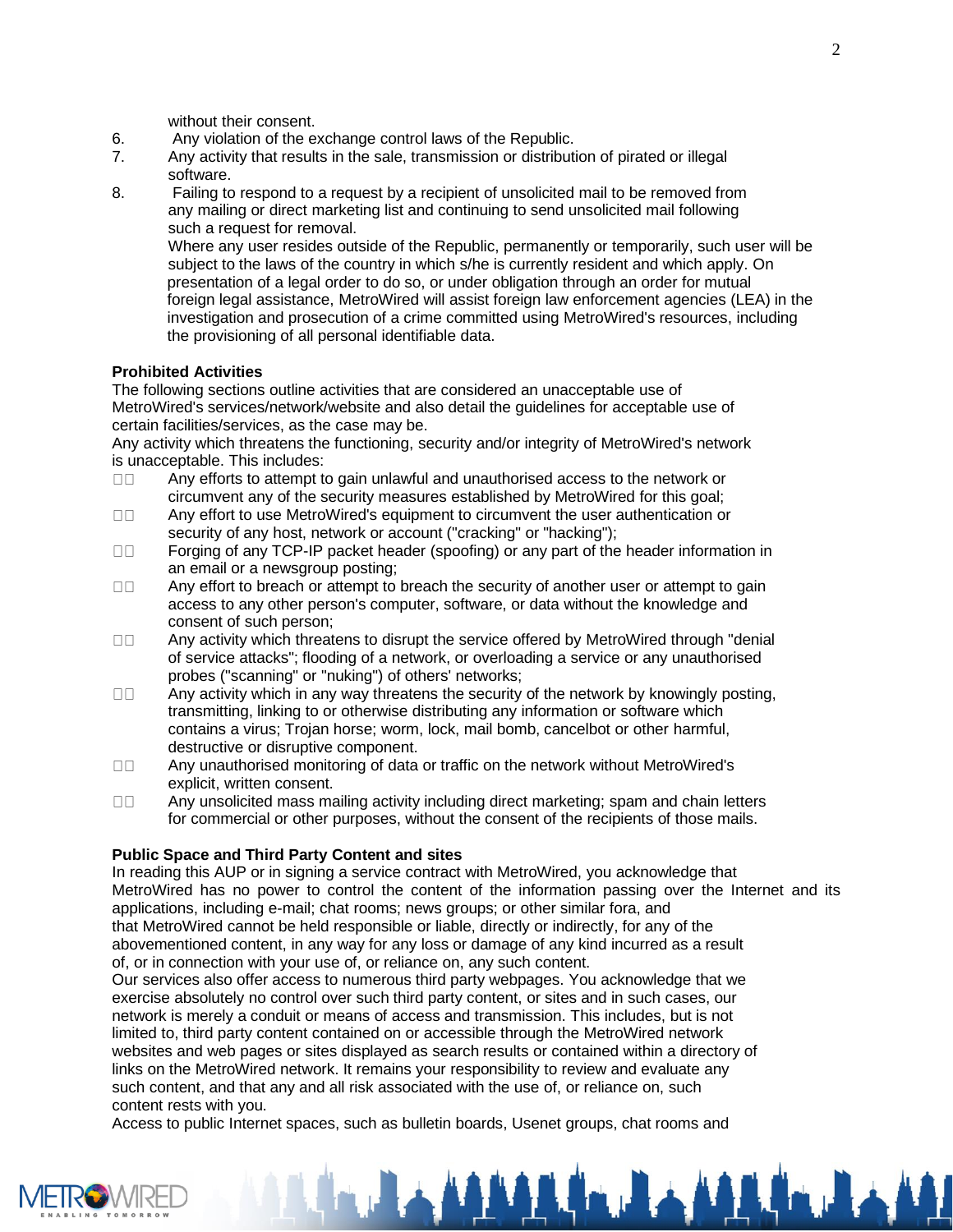moderated forums is entirely voluntary and at your own risk.

MetroWired employees do not moderate any of these services, or your communications, transmissions or use of these services. We do not undertake any responsibility for any content contained therein, or for any breaches of your right to privacy that you may experience as a result of accessing such spaces.

## Usenet Newsgroups

The customer is responsible for determining and familiarizing himself or herself with the written policies of a given newsgroup before posting to it.

The customer must comply with these guidelines at all times which can be obtained from other users of the newsgroup upon request, or from the group's administrators/moderators. The following are prohibited practices with regard to Usenet newsgroups and MetroWired reserves the right to delete and/or cancel posts which violate the following conditions:

- 1. Excessive cross-posting of the same article to multiple newsgroups.
- 2. Posting of irrelevant or off-topic material to newsgroups (also known as USENET spam).
- 3. Posting binaries to a non-binary newsgroup.
- 4. Posting adverts, solicitations, or any other commercial messages unless the guidelines of the newsgroup in question explicitly permit them.

## **Unsolicited, Spam and Junk mail**

Spam and unsolicited bulk mail are highly problematic practices. They affect the use and enjoyment of services by others and often compromise network security. MetroWired will take swift and firm action against any user engaging in any of the following unacceptable practices:

- 1. Sending unsolicited bulk mail for marketing or any other purposes (political, religious or commercial) to people who have not consented to receiving such mail;
- 2. Operating or maintaining mailing lists without the express permission of all recipients listed;
- 3. Failing to promptly remove from lists invalid or undeliverable addresses or addresses of unwilling recipients or a recipient who has indicated s/he wishes to be removed from such list;
- 4. Using MetroWired's service to collect responses from unsolicited e-mail sent from accounts on other Internet hosts or e-mail services, that violate this AUP or the AUP of any other Internet service provider;
- 5. Including MetroWired's name in the header or by listing an IP address that belongs to MetroWired in any unsolicited email whether sent through MetroWired's network or not;
- 6. Failure to secure a customer's mail server against public relay as a protection to themselves and the broader Internet community. Public relay occurs when a mailserver is accessed by a third party from another domain and utilised to deliver mails ,without the authority or consent of the owner of the mail-server. Mail servers that are unsecured against public relay often become abused by unscrupulous operators for spam delivery and upon detection such delivery must be disallowed. MetroWired reserves the right to examine users' mail servers to confirm that no mails are being sent from the mail server through public relay and the results of such checks can be made available to the user. MetroWired also reserves the right to examine the mail servers of any users using MetroWired's mail servers for "smarthosting" (when the user relays its mail via a MetroWired mail server to a mail server of its own or visa-versa) or similar services at any time to ensure that the servers are properly secured against public relay. All relay checks will be done in strict accordance with MetroWired's privacy policy.

#### **Spam/virus Filtering**

MetroWired provides a spam and virus filtering system to protect customers from unsolicited mail and viruses. The customer acknowledges that this system might incorrectly identify a valid message as spam or as a virus and consequently this message might not be delivered to the customer. The customer acknowledges and agrees that MetroWired shall without limitation have no responsibility for, or liability in respect of any data lost as a result of this system.

MetroWired reserves the right to examine incoming or outgoing mail to the extent necessary to determine if it is classified as spam.

**THE ALLALA** 

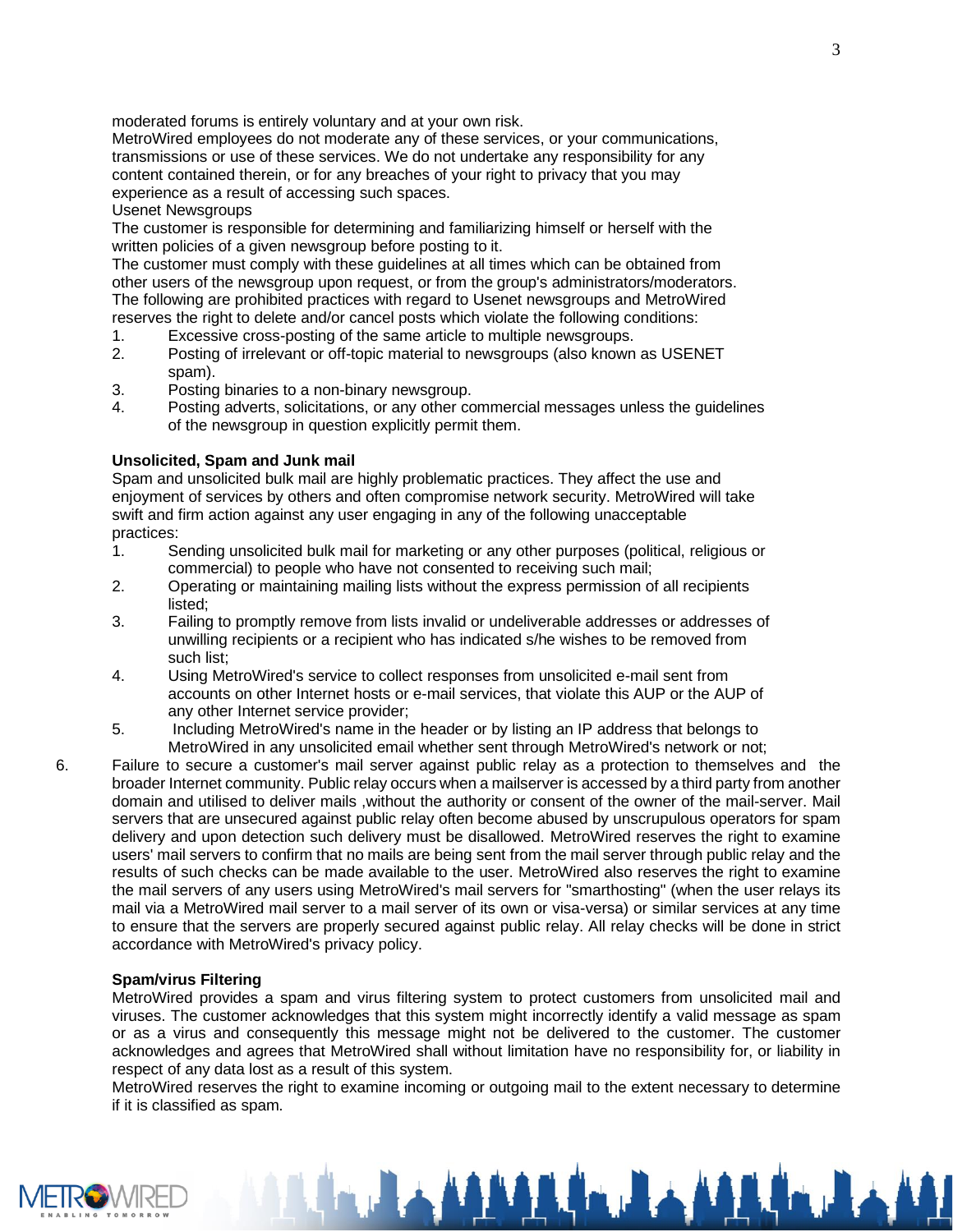## **Webmail**

Webmail and other web based email services made available by MetroWired are provided on an "as is" basis without representations, warranties or conditions of any kind, and the customer acknowledges and agrees that MetroWired shall have no responsibility for, or liability in respect of, any aspect of the Webmail services, including without limitation for any lost or damaged data or any acts or omissions of MetroWired. As webmail storage space is limited, some Webmail messages may not be processed due to space constraints or message limitations. Webmail is provided to individuals and for personal use only. Any unauthorised commercial use of the Webmail service, or resale of the Webmail service is expressly prohibited.

## **Protection of Minors**

MetroWired prohibits customers from using MetroWired's service to harm or attempt to harm a minor, including, but not limited to, by hosting, possessing, disseminating, distributing or transmitting material that is unlawful, including child pornography.

## **Privacy and Confidentiality**

MetroWired respects the privacy and confidentiality of our customers and users of our service. Please review our privacy policy which details how we collect and use personal information gathered in the course of operating this service.

## **User Responsibilities**

Customers are responsible for any misuse of MetroWired's services that occurs through the customer's account. It is the customer's responsibility to ensure that unauthorised persons do not gain access to or misuse MetroWired's service.

MetroWired urges customers not to reply to unsolicited mail or "spam", not to click on any suggested links provided in the unsolicited mail. Doing so remains the sole responsibility of the customer and MetroWired cannot be held liable for the Customer being placed on any bulk mailing lists as a result.

Where the customer has authorised a minor to use any of the MetroWired's services or access its websites, you accept that as the parent/legal guardian of that minor, you are fully responsible for: the online conduct of such minor; controlling the minor's access to and use of any services or websites; and the consequences of any misuse by the minor, including but not limited to transactions entered into by the minor using such access.

MetroWired cannot be held liable for any business dealings you have with any third parties on the Internet, including any vendors, or advertisers found on, or through, the MetroWired network. Further, MetroWired assumes no responsibility whatsoever for any charges you or any user of your account incurs when making purchases or other transactions in this manner.

Further, the responsibility for ensuring compliance with all applicable customs and exchange control laws in connection with any such transactions shall be the customer's.

#### **Notice and Take-down Procedures**

MetroWired confirms that it has a procedure in place for the notice and take-down of illegal material. In compliance with section 77 of the Electronic Communications and Transactions

Act (No. 25 of 2002) MetroWired's designated agent for this process is the Internet Service Providers' Association. ISPA can be reached at +010-500-1200 or takedown@ispa.org.za.

The notice and take-down procedure can be viewed at http://www.ispa.org.za/code.

Customers are also notified of the content and procedures of the ISPA Code of Conduct which may be used against any Internet service provider who fails to comply with the code of conduct. We urge you to familiarise yourselves with this code.

# **Complaints and procedures**

It is the customer's responsibility to familiarise himself or herself with the procedure set out below and report any cases of violation of this AUP to MetroWired's designated complaints handling agent.

Please note that MetroWired cannot handle complaints concerning networks or users that do not have service contracts with us or our affiliates, or are outside of our control.

In order for MetroWired to thoroughly investigate the complaint and take appropriate action,

all complaints must be in writing, via fax or e-mail and contain as much information as possible, including, but not limited to: